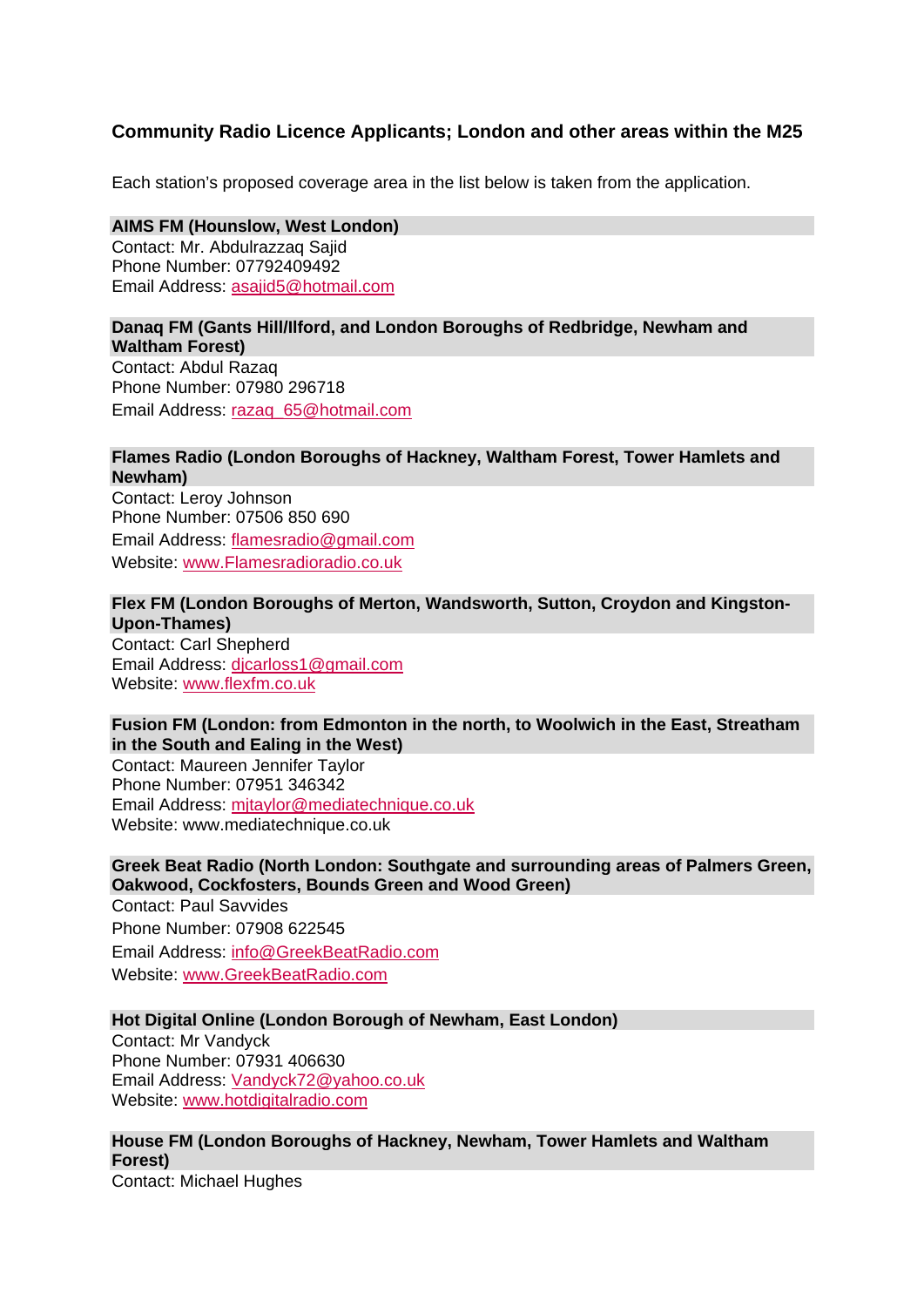Phone Number: 07791 073201 Email Address: mikeesva@gmail.com Website: www.housefm.net

## **Krystal FM (Brixton, Clapham, Tulse Hill, Streatham and surrounding areas within the London Borough of Lambeth)**

Contact: Neil Kenlock Phone Number: 07831 832672 Email Address: nkenlock@gmail.com Website: www.krystalfmradio.com

#### **Maritime Radio (London Borough of Greenwich)**

Contact: Duncan Martin Phone Number: 07713 747201 Email Address: duncan@maritimeradio.london Website: www.maritimeradio.london

#### **Metropol Radio (London Boroughs of Hackney, Haringey and Enfield)**

Contact: Ertan Sahin / Aras Simsik Phone Number: 07958 681059 / 07711 989233 Email Address: info@mydanoz.net Website: www.metropolradio.com

#### **Mi-Soul (London Boroughs of Lewisham, Southwark, Lambeth and Greenwich.)**

Contact: Martin Strivens Phone Number: 07790 355965 Email Address: martin@mi-soul.com Website: www.mi-soul.com

## **New Generation Radio (London Borough of Newham)**

Contact: Elijah Kellie Phone Number: 07917 104195 Email Address: ceonewgenerationradio@gmail.com Website: www.newgenerationshow.com

#### **Nomad Radio (London Borough of Hammersmith and Fulham)**

Contact: Abdulkadir M Adan Phone Number: 07515 505571 Email Address: contact@nomdradio.co.uk Website: www.nomadradio.co.uk

#### **Quasar (London Boroughs within the M25)**

Contact: Cliff Osbourne Phone Number: 07391 924029 Email Address: cliffosbourne@quasarradio.uk Website: www.quasarradio.uk

## **Radio Harrow (London Borough of Harrow)**

Contact: Sarika Unadkat Phone Number: 03001 210185